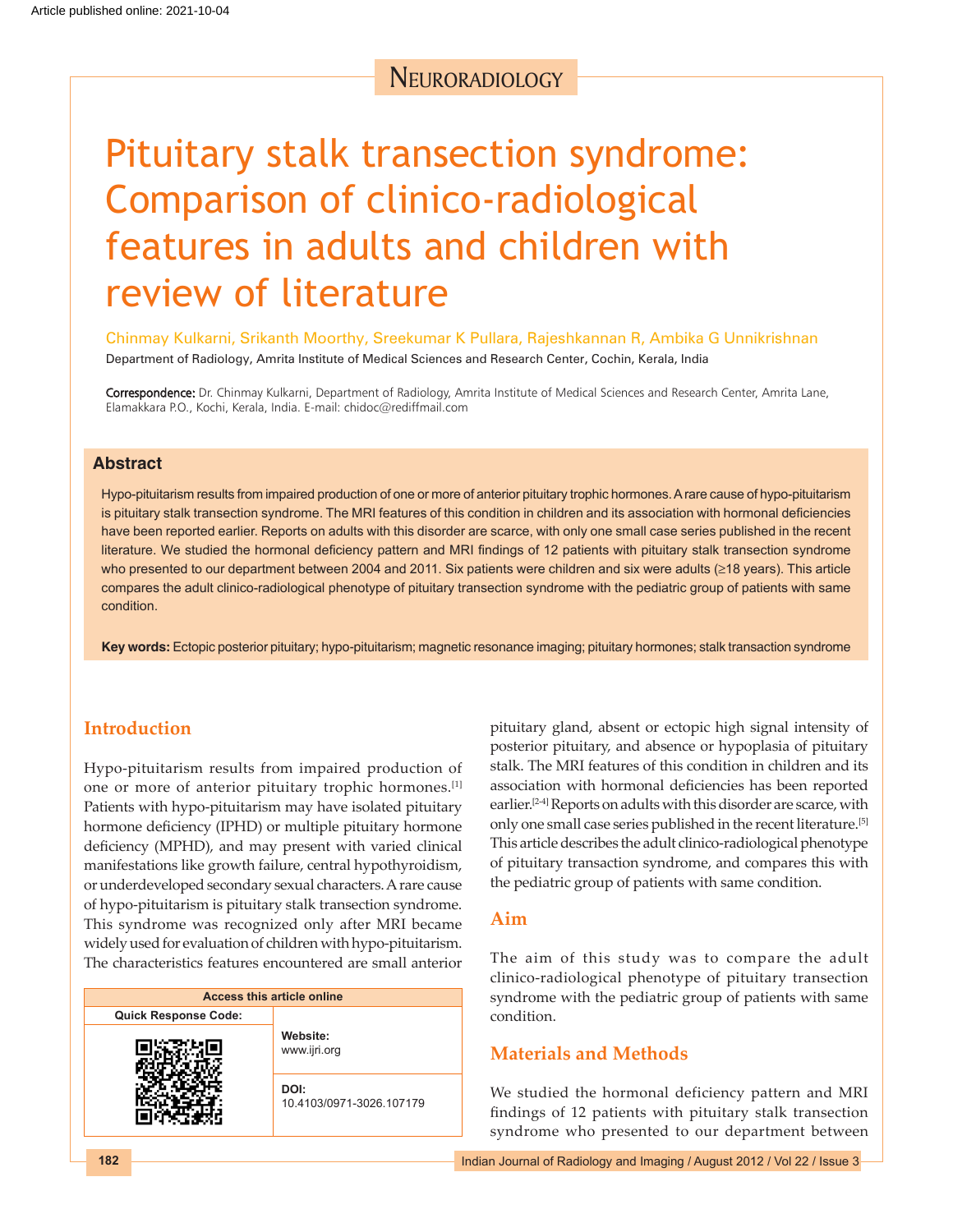2004 and 2011. Six patients were children and six were adults (≥18 years). The children (4 males and 2 females) were in the age group 4-16 years (mean  $\pm$  SD = 11.7  $\pm$  4.3 years. Adults (3 males and 3 females) were in age group of 22-41 years (mean  $\pm$  SD = 27.5  $\pm$  7.4 years).

# **MRI Technique**

Three‑millimeter contiguous sagittal and coronal plain T1W and T2W and dynamic post-contrast T1W MRI images through the sella were obtained using a 1.5‑T superconducting MRI unit (Magnetom; Siemens, Erlangen, Germany). The images were evaluated for central nervous system malformations, with specific attention to the location and size of the anterior pituitary, its stalk, and posterior pituitary bright spot. Radiological diagnosis of empty sella was made when the cerebrospinal fluid(CSF) space was seen invaginating into the sella with non-visualization of the pituitary gland. Hypoplastic pituitary gland was defined as crescentic glandular tissue seen at the floor of the sella, with a maximum measurable height of 2 mm.[6] The stalk was reported as thin or absent.

# **Observations and Results**

Of the children, three presented with isolated growth hormone deficiency and three presented with MPHD, and of the six adults, only one presented with isolated cortisol

#### **Table 1: Correlation of hormone deficiencies and MRI findings in children**

|                             | <b>Isolated growth</b><br>hormone<br>deficiency $(n=3)$ | <b>Multiple</b><br>hormone<br>deficiency $(n=3)$ |
|-----------------------------|---------------------------------------------------------|--------------------------------------------------|
| Breech delivery             |                                                         |                                                  |
| Hypoplastic pituitary gland | 3                                                       | 3                                                |
| Absent stalk                |                                                         | 3                                                |
| Thin stalk                  | 2                                                       | 0                                                |
| EPPBS (median eminence)     | 2                                                       | 3                                                |
| EPPBS (stalk)               |                                                         | 0                                                |
| Midline brain anomalies     |                                                         |                                                  |

MRI: Magnetic resonance imaging, EPPBS: Ectopic posterior pituitary bright spot

#### **Table 3: Pattern of multiple hormonal deficiency in children and adults**

**Hormones deficient**

| Children        |                                                   |
|-----------------|---------------------------------------------------|
| 10 years/male   | Thyroid hormones, GH, cortisol                    |
| 14 years/female | Thyroid hormones, LH, FSH, cortisol               |
| 16 years/male   | Thyroid hormones, LH, FSH, cortisol, testosterone |
| Adults          |                                                   |
| 22 years/male   | Thyroid hormones, LH, FSH, cortisol, testosterone |
| 23 years/female | Thyroid hormones, GH, cortisol                    |
| 23 years/female | Thyroid hormones, GH, FSH, LH                     |
| 25 years/male   | Thyroid hormones, LH, FSH, cortisol, testosterone |
| 41 years/male   | Thyroid hormones, FSH, LH                         |
|                 |                                                   |

deficiency and the rest presented with multiple hormone deficiencies [Tables 1-3]. Only one adult patient had reported an onset of symptom at 14 years (short stature, delayed puberty), whereas the others presented at ≥18years. History of breech delivery was elicited in two children, one of whom had IPHD and the other had MPHD. Of the five adults with MPHD, two had breech deliveries and one had a history of perinatal asphyxia. The only adult with IPHD had cortisol deficiency, with a history of difficult delivery with shoulder dystocia. The MRI features in our cases are as shown in Tables 1, 2, and 4.

## **Discussion**

Structural pituitary abnormalities have been reported in 50%-70% of patients with pituitary hormone deficiency.<sup>[7-12]</sup> These abnormalities are more prevalent in MPHD.[9] In both adults and children, ectopic posterior pituitary bright spot (EPPBS) at the median eminence was a universal finding in all patients, except one child who had the EPPBS in the stalk [Figure 1]. In general, subjects with multiple hormone deficiency did not have a stalk (3/3 (100%) in children; 4/5 (80%) in adults), and children with IPHD had a detectable thin stalk (2/3 (66.66%) in children) [Figure 2]. In our series, non‑visualization of stalk was an important indicator of MPHD [Figures 3 and 4]. These findings are in consonance with previous studies.[13,14] The thin stalk was visualized only in post-contrast images in two children with IPHD and one adult with MPHD. Maghnie, *et al.*[15] and Genovese, *et al.*[16] have stressed the importance of contrast injection as a means of optimizing visualization

#### **Table 2: Correlation of hormone deficiencies and MRI findings in adults**

|                             | <b>Isolated cortisol</b><br>deficiency $(n=1)$ | <b>Multiple hormone</b><br>deficiency $(n=5)$ |
|-----------------------------|------------------------------------------------|-----------------------------------------------|
| Breech delivery             |                                                |                                               |
| Hypoplastic pituitary gland |                                                |                                               |
| Absent stalk                |                                                |                                               |
| Thin stalk                  | 0                                              |                                               |
| EPPBS (median eminence)     |                                                |                                               |
| EPPBS (stalk)               | 0                                              |                                               |

MRI: Magnetic resonance imaging, EPPBS: Ectopic posterior pituitary bright spot

# **Table 4: Comparison between MRI findings in children and adults**

|                                                 | <b>Children</b><br>$IGHD(n=3)$ | <b>Children</b><br><b>MPHD</b><br>$(n=3)$ | <b>Adult isolated</b><br>cortisol<br>deficiency $(n=1)$ | <b>Adult</b><br><b>MPHD</b><br>$(n=5)$ |
|-------------------------------------------------|--------------------------------|-------------------------------------------|---------------------------------------------------------|----------------------------------------|
| Adenohypophysis<br>Average<br>size (millimeter) | $1.8 \text{ mm}$               | $1.5 \text{ mm}$                          | $1.2 \text{ mm}$                                        | $0.8$ mm                               |
| Visualization of<br>thin stalk                  | 2                              | O                                         | 0                                                       |                                        |
| <b>EPPBS</b> (median<br>eminence)               | 2                              | 3                                         | 1                                                       | 4                                      |
| EPPBS (stalk)<br>                               |                                | 0<br>r                                    | 0<br>.<br>.                                             |                                        |

MRI: Magnetic resonance imaging EPPBS: Ectopic posterior pituitary bright spot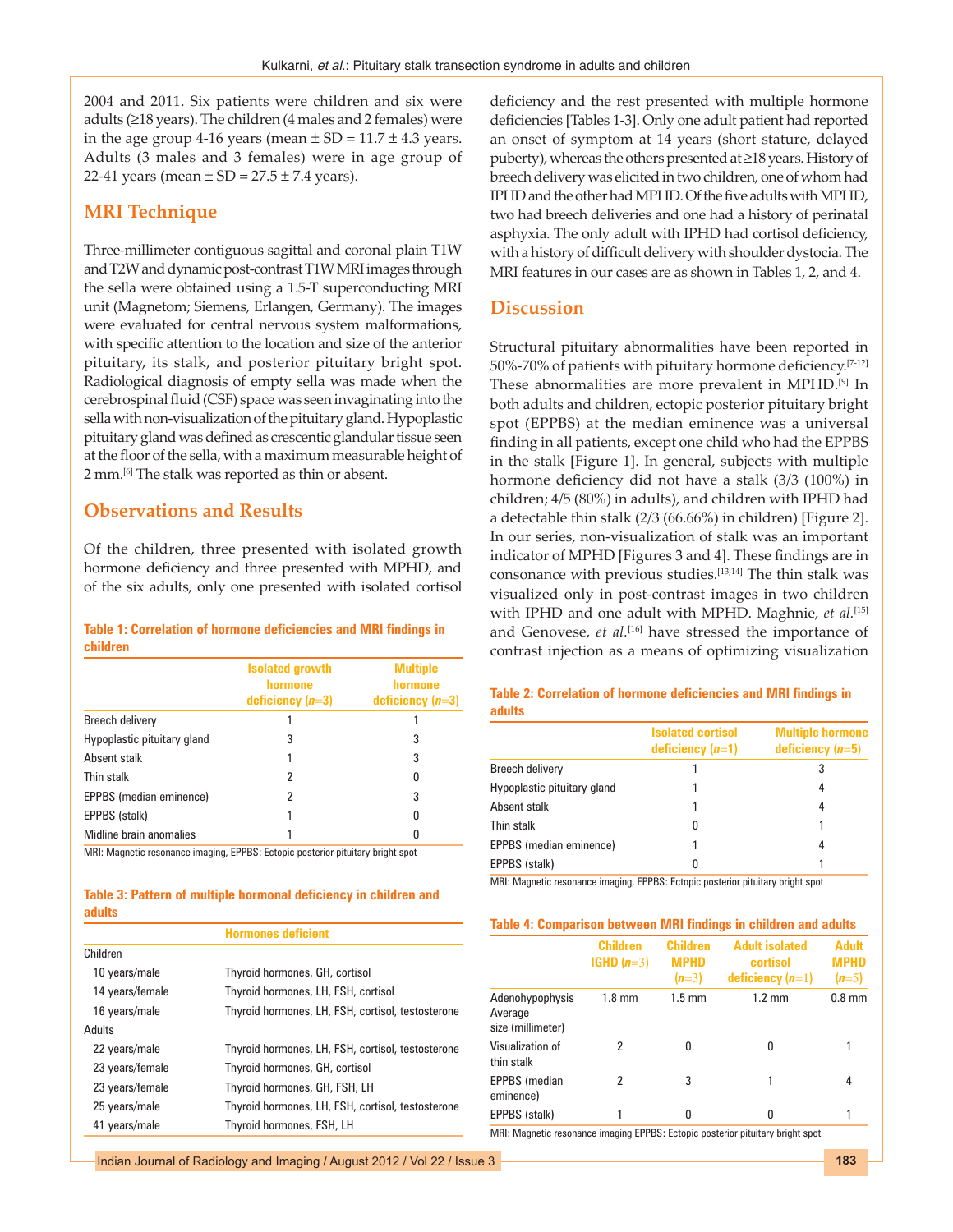of the thin stalk. They observed that in a previous study of similar patients evaluated with plain MRI, the thin stalks were deemed absent.[17] Visualization of an enhancing stalk on post‑contrast images of patients with IGHD indicates partial preservation of the hypothalamo-hypophyseal portal vessels, and non‑visualization in most patients with MPHD indicates progression of disease. Apparently the stalk becomes thinner as disease progresses from IPHD to MPHD. So the term 'pituitary stalk hypoplasia or 'thin stalk syndrome' may be preferred over pituitary stalk transection syndrome. Using new MRI sequences like constructive interference in steady‑state (CISS) may actually show the stalk in most cases of IPHD. The mean size of the adenohypohysis in children with IPHD was  $1.86 \pm 0.05$  mm and the value in one adult with IPHD was 1.2 mm. The mean size of the adenohypophysis in children with MPHD was  $1.5 \pm 0.1$  mm and in adults with MPHD it was  $0.8 \pm 0.74$  mm [Table 4]. While the number of patients was too small to derive statistical significance, we hypothesize that patients progress from IPHD to MPHD, with subsequent hormone deficiencies appearing as they



**Figure 1 (A, B):** A 4-year-old child presented with IGHD. Plain sagittal (A) and coronal (B) T1W images show hypoplastic adenohypophysis, thin interrupted stalk, and EPPBS in mid-stalk (arrow) with type-1 Arnold–Chiari malformation (arrow)



**Figure 3 (A-D):** A 16‑year‑old male presented with MPHD. Plain sagittal (A) and coronal (B) T1W images, and contrast-enhanced sagittal (C) and coronal (D) T1W images show EPPBS at the median eminence (arrow), hypoplastic adenohypophysis, and absent stalk

progress from childhood to adulthood. This is corroborated by our finding that the size of adenohypophysis seems to diminish, and also by the higher occurrence of MPHD in adults. This correlates with previous reports of hypo-pituitarism, where a small gland was found to be significantly related to MPHD after puberty.<sup>[18]</sup> Clearly a large multicenter study compiling patient data could answer this fascinating question. It is important therefore that the patients have long‑term follow‑up, with early detection and treatment of hormone deficiency as and when they manifest.

Various hypotheses have been proposed to explain the pituitary stalk transection syndrome. One hypothesis is an ischemic insult to the pituitary stalk occurring because of trauma during breech delivery.<sup>[19]</sup> However, no pathological proof has been found and moreover these patients do not exhibit hypoxic damage to other structures sharing the same vascular supply. Another hypothesis is that head



**Figure 2 (A-D):** A 14-year-old female presented with IGHD. Plain sagittal (A) and coronal (B) T1W images show EPPBS at the median eminence (arrow), hypoplastic adenohypophysis, and absent stalk. However, in the contrast-enhanced, sagittal and coronal T1W images (D), a thin interrupted stalk was visualized (arrow)



**Figure 4 (A, B):** A 41-year-old male with a known case of panhypopituitarism (diagnosed at the age of 31 years) presented with hyponatremic seizures. Plain sagittal (A) and coronal (B) T1W images show EPPBS, a severely hypoplastic adenohypophysis, and absent stalk

**184** Indian Journal of Radiology and Imaging / August 2012 / Vol 22 / Issue 3